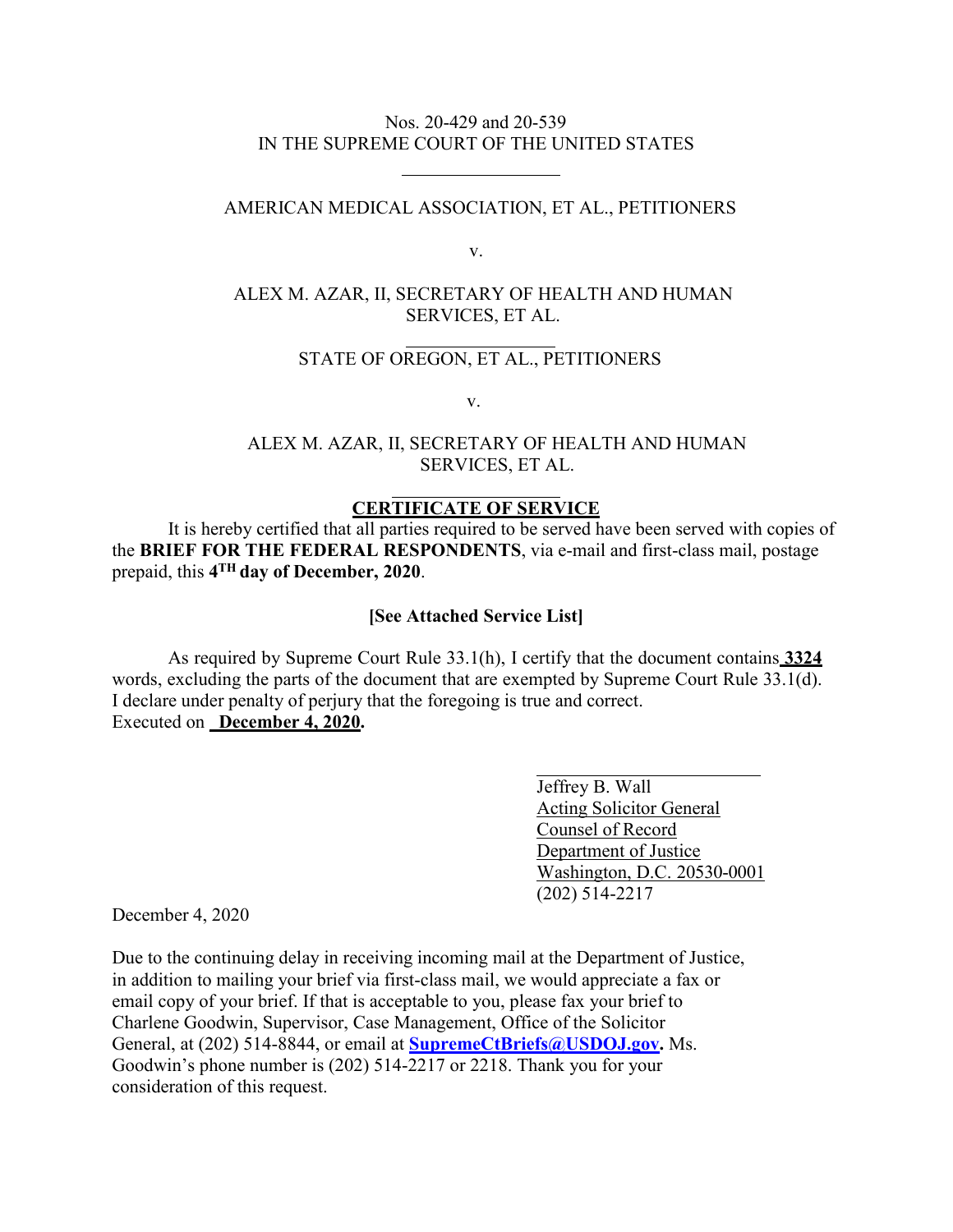20-0429 AMERICAN MEDICAL ASSN., ET AL. ALEX M. AZAR, SEC. OF HEALTH & HUMAN SERVICES, ET AL.

> BARBARA DALE UNDERWOOD SOLICITOR GENERAL OFFICE OF THE ATTORNEY GENERAL 28 LIBERTY STREET NEW YORK, NY 10005-1400 212-416-8016 [BARBARA.UNDERWOOD@AG.NY.GOV](mailto:BARBARA.UNDERWOOD@AG.NY.GOV)

PAUL REINHERZ QUITMAN WOLFSON WILMER CUTLER PICKERING HALE AND DORR, LLP 1875 PENNSYLVANIA AVE., NW WASHINGTON, DC 20006 202-663-6390 [PAUL.WOLFSON@WILMERHALE.COM](mailto:PAUL.WOLFSON@WILMERHALE.COM)